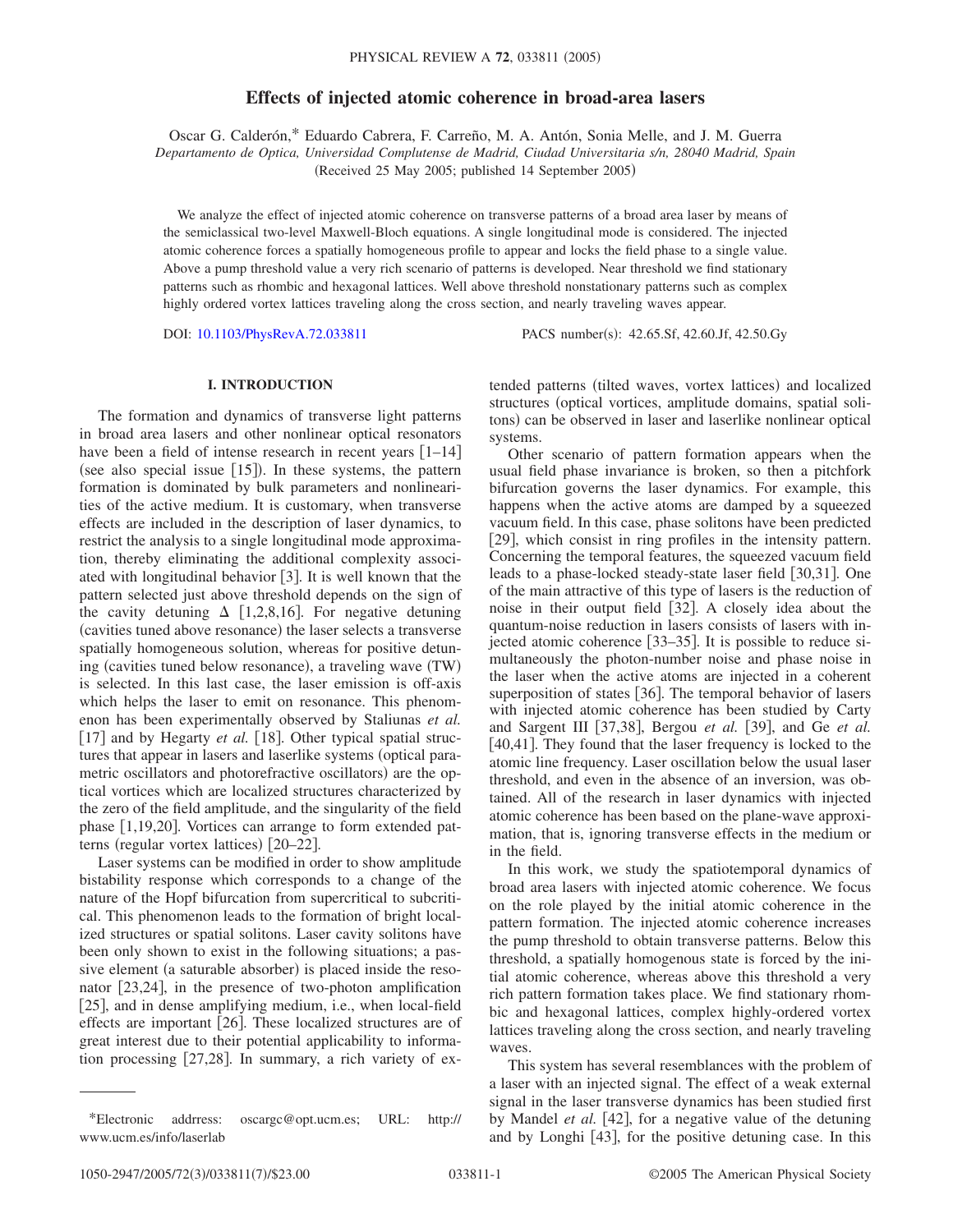system, and for a positive value of the detuning, a forced mode due to the external field also appears together with one, two or three tilted waves. In the next section the differences and resemblances between this case and our study will be pointed out in more detail.

The paper is organized as follows. In Sec. II we present the two-level Maxwell-Bloch equations when the initial injected atomic coherence is considered. In Sec. III, we analyze the pattern forced by the injected atomic coherence and its linear stability. The numerical simulations are presented in Sec. IV. Finally, Sec. V provides brief conclusions.

# **II. LASER EQUATIONS**

The starting point for our analysis are the Maxwell-Bloch equations for a broad area homogeneously broadened twolevel laser with plane and parallel mirrors in the rotating wave, slowly varying amplitude, and single-longitudinalmode approximations, and taking into account the injected atomic coherence. This system of equations was previously derived by Carty and Sargent III [37] without diffraction to study the temporal dynamics of this laser:

$$
\frac{\partial E}{\partial \tau} = ia\Delta_{\perp} E + \sigma (P - E) + i\Delta E, \qquad (1)
$$

$$
\frac{\partial P}{\partial \tau} = -P + R_{21} + ED,\tag{2}
$$

$$
\frac{\partial D}{\partial \tau} = -\gamma \left[ D - R + \frac{1}{2} (E^* P + \text{c.c.}) \right],\tag{3}
$$

where *E*, *P*, and *D* are the dimensionless slowly varying envelopes of the electric field, the electric polarization, and the population inversion, respectively.  $\gamma = \gamma_0 / \gamma_1$  and  $\sigma$  $=\kappa/\gamma_{\perp}$  are the population inversion decay rate and the cavity losses, respectively, in units of the polarization decay rate  $(\gamma_{\perp})$ .  $\Delta = (\omega_{21} - \omega_c)/\gamma_{\perp}$  is the usual rescaled detuning between the atomic line center and the cavity frequency. *R* represents the pumping parameter. Light diffraction is taken into account by means of the transverse Laplacian term in the field equation, and is measured by the diffraction coefficient  $a = c^2/(2\omega_{21}\gamma_{\perp}b^2)$ , where *b* is the spatial transverse size of the laser.  $\Delta_{\perp} = \partial_x^2 + \partial_y^2$  is the transverse Laplacian where *x* and *y* are normalized with the spatial scale *b*. The time  $\tau$  is normalized versus the polarization decay rate  $(\tau = \gamma_{\perp} t)$ .

The pumping process to the two-level system introduces a population inversion *R*. Now, we continue by allowing the pumping to posses a nonvanishing atomic coherence. The time dependence of the injected atomic coherence is fixed by the Bohr frequency condition of the transition  $(e^{-i\omega_{21}t})$ , but its spatial distribution may be chosen arbitrarily  $\lceil 37 \rceil$ . Thus, if we want to phase match the injected atomic coherence to the propagating laser field we consider the same longitudinal dependence, thus, a running wave  $e^{ikz}$ , where *k* is the wave vector of the longitudinal cavity mode with frequency  $\omega_c$ , then  $k = \omega_c / c$ . Finally we introduce  $R_{21}$  which is the dimensionless slowly varying amplitude of the injected atomic coherence.

Note that Eqs.  $(1)$ – $(3)$  have been developed by considering as reference frequency the atomic line frequency  $\omega_{21}$ . We assume in the rest of the work that  $R_{21}$  has a real and positive value since its phase dependence can be eliminated from the laser equations.

Now, let us comment about the value of the injected atomic coherence parameter  $R_{21}$ . The pumping contributions to the upper  $\langle |a\rangle$  and lower  $\langle |b\rangle$  lasing levels are proportional to  $|c_a|^2$  and  $|c_b|^2$ , respectively, where  $c_a$  and  $c_b$  are the probability amplitudes of the upper and lower lasing levels, respectively. These pumping contributions are the usual ones in standard lasers. Therefore, the population inversion created by the pumping *R* is proportional to  $R \propto |c_a|^2 - |c_b|^2$ . As we said above, the pumping generates a nonvanishing atomic coherence  $R_{21}$  proportional to  $R_{21} \propto 2\sqrt{\gamma c_a c_b^*}$  (with the same proportionallity constant as  $R$ ). In these expressions we have considered the changes of variables made to develop the laser equations  $(1)$ – $(3)$ . Using these expressions we can estimate the value of the injected atomic coherence parameter  $R_{21} \approx 2\sqrt{\gamma}R|c_a|\sqrt{1-|c_a|^2}/(1-2|c_a|^2)$ . Therefore, it is easy to achieve population inversion  $\left(\frac{|c_a|}{\geq}0.5\right)$  with an atomic coherence value of the same order of magnitude as *R*.

The system of equations  $(1)$ – $(3)$  can be written as in the model used by Longhi to study the case of a laser with an injected signal making the following change of variables: *e*  $=E$ ,  $p = P - R_{21}$ , and  $n = R - D$  [43]. The new equations are similar to the ones used by Longhi, except for the appearance of a new term in the inversion equation  $[1/2(e^*R_{21}+eR_{21})]$ . This new term measures the coupling of the laser field with the injected atomic coherence. The analysis made by Longhi in Ref. [43], is based on the derivation of amplitude equations which is valid close to the instability point. This analysis reveals the presence of stable patterns formed by one, two, or three traveling waves for low values of the pump parameter and the external signal. For high pump values the single tilted wave which characterizes the standard laser is recovered, whereas high values of the injected field makes the system to emit on a homogeneous transverse solution (forced mode). In our study, we will handle with the whole system of equations  $(1)$ – $(3)$  which allow us to study the laser dynamics well above the threshold. In our case, a high value of the injected atomic coherence will make the laser to emit also on the forced mode, while high values of the pump parameter will tend to restore the single TW over a nonzero background, i.e., over a spatially homogeneous field. Close to this last situation a pattern called nearly traveling wave appears which consists of a strong and a weak counterpropagating TWs over the forced mode. Furthermore, more complex patterns and bifurcations appear between these two extremes.

#### **III. FORCED MODE**

The laser equations  $(1)$ - $(3)$  admit a spatially homogeneous stationary state forced by the atomic coherence  $R_{21}$ that acts as a driving force for the laser. This is the solution found in previous works in the plane-wave approximation [37,39]. This forced mode is  $E(\tau, \vec{x}) = E_h$ ,  $P(\tau, \vec{x}) = P_h$ , and  $D(\tau,\vec{x}) = D_h$ , with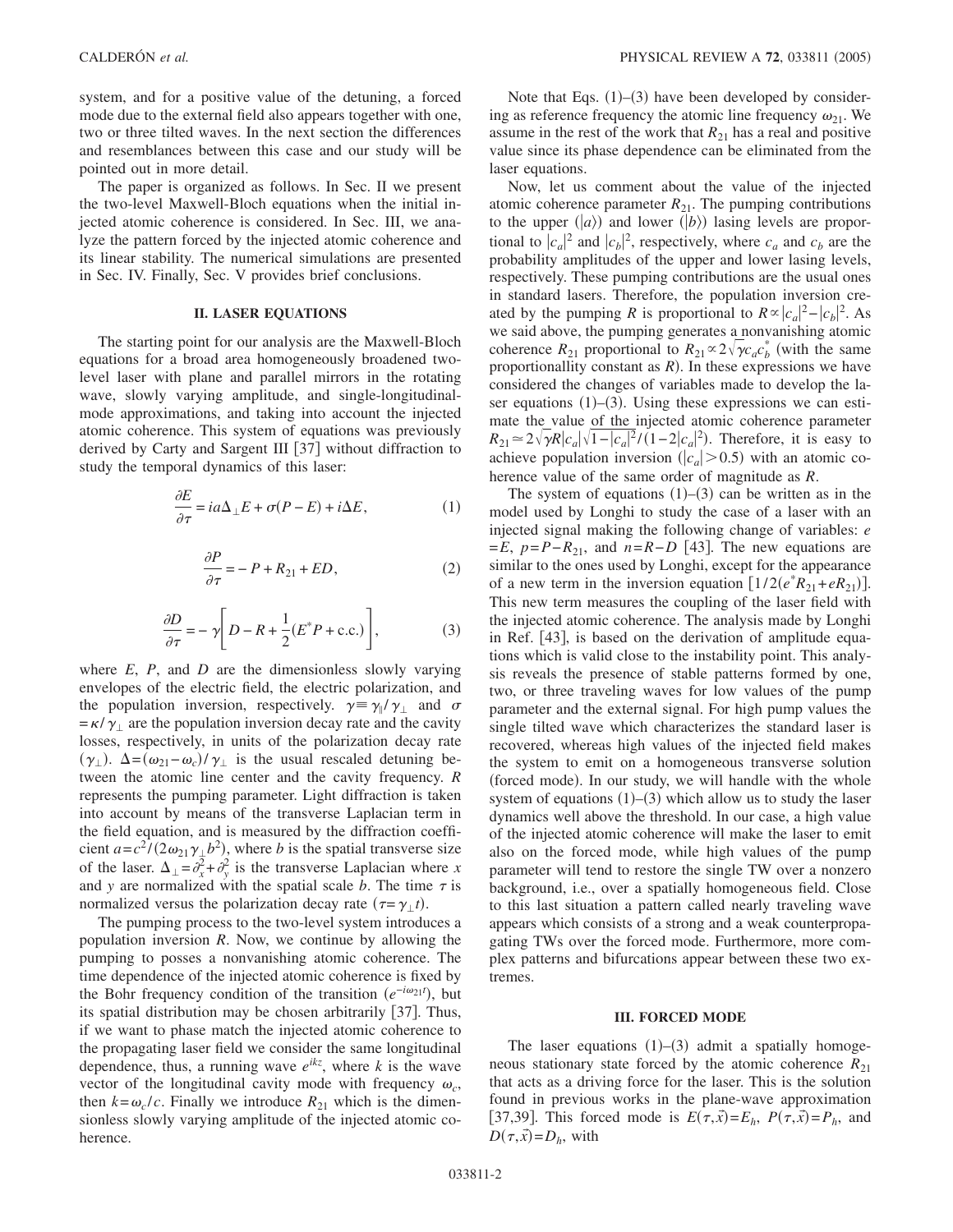

$$
P_h = \left(1 - i\frac{\Delta}{\sigma}\right) E_h,\tag{4}
$$

$$
D_h = R - |E_h|^2,\tag{5}
$$

$$
R_{21} = E_h \bigg( 1 + |E_h|^2 - R - i \frac{\Delta}{\sigma} \bigg). \tag{6}
$$

From the last equation (6) we can obtain the intensity value  $I_h = |E_h|^2$  of the stationary spatially homogeneous state

$$
I_h^3 - 2(R - 1)I_h^2 + \left[ (R - 1)^2 + \frac{\Delta^2}{\sigma^2} \right] I_h - R_{21}^2 = 0. \tag{7}
$$

This equation leads to three stationary solutions when the condition

$$
(R-1)^2 > 3\frac{\Delta^2}{\sigma^2}
$$
 (8)

is fulfilled. Otherwise there is only one stationary solution. The phase of the stationary field  $\phi_h[E_h=|E_h|\exp(i\phi_h)]$  is given by

$$
\tan \phi_h = \frac{\Delta/\sigma}{1 + I_h - R},\tag{9}
$$

where only one of the two possible solutions of Eq.  $(9)$  differing by  $\pi$ —is valid, i.e., satisfies Eq. (6). Then, phase domains and phase solitons are not possible since the initial atomic coherence locks the field phase to a single value. This is in contrast to the laser with squeezed vacuum, where two different values of the locked-phase were obtained [29].

### **A. Linear stability analysis of the forced mode**

We are going to study the stability of this homogeneous solution—forced by the initial atomic coherence—to finite sideband perturbations by linearizing about the spatially homogeneous stationary solution given by Eqs.  $(4)$ – $(6)$ . We follow the stability analysis performed by Jakobsen *et al.* [8] and Lega *et al.* [16]:

FIG. 1. (a) Neutral stability curve of the forced mode in the plane  $(R_{21}, R)$ . Both magnitudes are dimensionless. (b) The largest real part of any eigenvalue  $Re(\lambda_{\text{max}})$  and its imaginary part Im( $\lambda_{\text{max}}$ ) as a function of the dimensionless wave vector *k* for *R* =2 and two values of the atomic coherence parameter:  $R_{21} = 0.99$ (solid line) corresponding to the point (1) in (a) and  $R_{21}=0.9$ (dashed line) corresponding to the point (2) in (a). The rest of parameters are  $\Delta=0.5$ ,  $\sigma=0.5$ ,  $\gamma=0.2$ , and  $a=5\times10^{-4}$ .

$$
E = E_h + e_1 e^{i\vec{k}\cdot\vec{x}} + e_2 e^{-i\vec{k}\cdot\vec{x}},
$$
  
\n
$$
P = P_h + p_1 e^{i\vec{k}\cdot\vec{x}} + p_2 e^{-i\vec{k}\cdot\vec{x}},
$$
  
\n
$$
D = D_h + de^{i\vec{k}\cdot\vec{x}} + d^* e^{-i\vec{k}\cdot\vec{x}},
$$
\n(10)

where  $e_1$ ,  $e_2$ ,  $p_1$ ,  $p_2$ , and *d* are the perturbations and *k* is the perturbation wave vector. Then we obtain  $\partial_{\tau} \vec{v} = \mathcal{M}(\vec{k})\vec{v}$ , where  $M$  is a 5  $\times$  5 matrix and  $\vec{v}$  denotes the column vector  $(e_1, e_2^*, p_1, p_2^*, d)^T$ . The time dependence of  $\vec{v}$  is chosen as  $e^{\lambda \tau}$ ,  $\lambda$  being the eigenvalues of M. Then the homogeneous stationary solution is stable if, for all values of  $\vec{k}$ , the matrix of the coefficients  $M$  has all its eigenvalues with negative real part. If any eigenvalue has positive real part, the forced mode is unstable. The problem of finding the eigenvalues of the  $5 \times 5$  matrix has been approached numerically. This analysis gives us information about the stability area of this stationary solution. Let us now to consider the following parameters:  $\sigma$ =0.5,  $\gamma$ =0.2, and  $a=5\times10^{-4}$ . In Fig. 1(a) we plot the stability diagram in the plane  $(R_{21}, R)$  for a detuning  $\Delta = 0.5$ showing the stability region of the forced mode. The open circles are the neutral stability curve of the forced mode calculated numerically as explained above. In all the cases we have found that at the bifurcation point the most unstable wave has a wave vector close to 30 which corresponds to the usual excited wave in standard lasers, i.e.,  $k = \sqrt{\Delta/a}$ . Concerning to the nature of the bifurcation we obtain that it is governed by a real eigenvalue which indicates that a pitchfork bifurcation is responsible of the dynamics. This result is in contrast to the usual laser where the bifurcation takes place through a complex eigenvalue, that is, by means of a Hopf bifurcation. For example, Fig. 1(b) shows the real part and the imaginary part of the maximum eigenvalue  $\lambda_{\text{max}}$  versus the perturbation wave number  $k$  for a pump value  $R=2$ and two values of the atomic coherence parameter:  $R_{21}$  $= 0.99$  (solid line) and  $R_{21} = 0.9$  (dashed line). The first curve [solid line in Fig. 1(b)] corresponds to a situation just above the instability point. Therefore, a TW with a wave vector close to the usual one  $k \approx \sqrt{\Delta/a}$  makes unstable the forced mode through a real eigenvalue, which agrees with our pre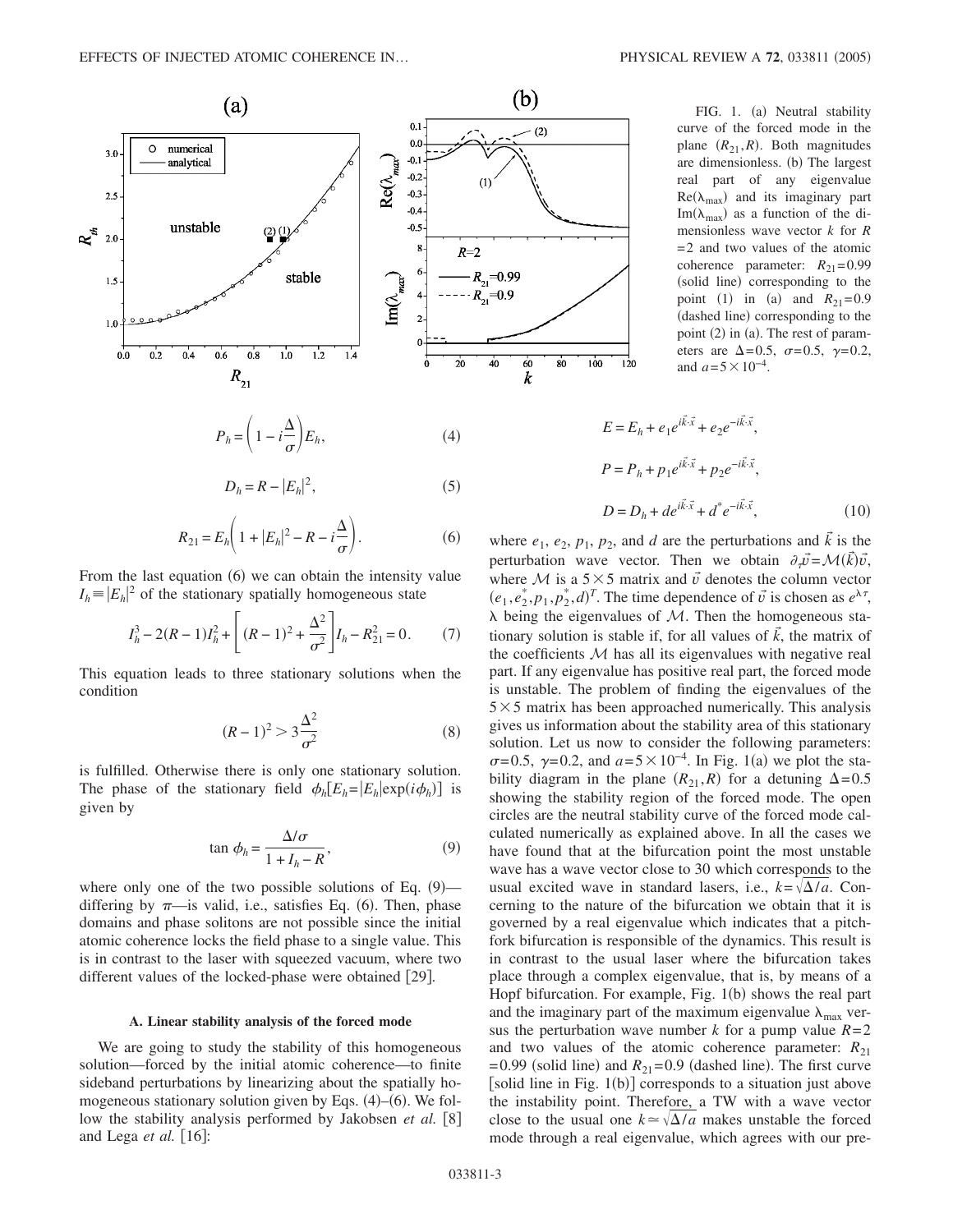vious explanation. However, if we move further away from the instability point [see dashed line in Fig.  $1(b)$ ] two different instabilities take place. As well as the previous one, another TW with a larger wave vector grows. This last TW presents a complex eigenvalue which leads to a Hopf bifurcation. Therefore, in this regime, transverse patterns involving both type of instabilities and TWs are expected.

Now, let us go to try to obtain analytical expressions about the stability of the forced mode. The characteristic polynomial of the eigenvalue problem can be written as

$$
[(1 + \lambda)(\sigma + \lambda) - \sigma D_h] \left\{ 2(2\sigma + \lambda)|E_h|^2 + \frac{2}{\gamma}(\gamma + \lambda)
$$
  
 
$$
\times [(1 + \lambda)(\sigma + \lambda) - \sigma D_h] \right\}
$$
  

$$
= (\Delta - ak^2)(1 + \lambda) \left[ 2ak^2|E_h|^2 - \frac{2}{\gamma}(\gamma + \lambda)(\Delta - ak^2)(1 + \lambda) \right].
$$
 (11)

As we have mentioned above, the wave that grows faster at the instability point has a wave vector of  $k \approx \sqrt{\Delta/a}$ . If we take into account this result the right hand of the characteristic polynomial equation (11) becomes zero, and then we obtain a quadratic and a cubic equations. In other words, if we analyze the stability of the forced mode against a perturbation wave with wave vector  $k = \sqrt{\Delta/a}$ , the eigenvalue problem can be solved analytically. The quadratic equation yields the two eigenvalues

$$
\lambda = -\frac{1+\sigma}{2} \pm \sqrt{\left(\frac{1+\sigma}{2}\right)^2 + \sigma(D_h - 1)}.
$$
 (12)

So, we can directly obtain the instability condition which reads  $D_h \geq 1$ . We can see that the bifurcation takes place through a real eigenvalue, in agreement with the numerical results. Now, we can calculate the threshold pump value (the neutral stability curve) from  $D_h = 1$ , and we obtain

$$
R_{\rm th} = 1 + \frac{\sigma^2}{\Delta^2} R_{21}^2,\tag{13}
$$

so, if  $R$  is larger than the threshold value given by Eq.  $(13)$ , the forced mode becomes unstable and then a pattern is expected. This threshold pump obtained analytically agrees with the one obtained numerically as is shown in Fig.  $1(a)$ . We clearly see from expression (13) that the pump threshold value to reach a pattern increases as  $R_{21}$  becomes larger. In the case of  $R_{21}=0$ , we recover the usual threshold value of 1. So, in principle, the injected atomic coherence tries to maintain an homogeneous state, i.e., the forced mode.

### **IV. NUMERICAL SIMULATIONS**

We have numerically integrated Eqs.  $(1)$ – $(3)$  in a square dibimensional lattice of  $101 \times 101$  cells with periodic boundary conditions by means of a finite-difference algorithm. We have chosen a dimensionless cell size  $\Delta x$ =0.01 which allows a good representation of the traveling wave, that is, enough cells per wavelength and also enough number of phase rolls in the lattice. The system starts with small-amplitude random initial conditions and runs for times much larger than the characteristic relaxation times final dimensionless time of the order of  $\tau = 5 \times 10^4$  with a dimensionless time step  $\Delta \tau$  $= 0.05$ .

Let us analyze the spatiotemporal dynamics of the injected atomic coherence laser for a pump value below the usual threshold, i.e.,  $R < 1$ . We take  $R=0.5$  and a detuning  $\Delta$ =0.5. We use the initial atomic coherence  $R_{21}$  as control parameter. Obviously, at  $R_{21}=0$  (standard laser) there is not laser emission. For all of the values of  $R_{21}$  we obtain the spatially homogeneous stationary solution  $(4)$ – $(6)$ , in agreement with the linear stability analysis of Sec. III A, where we showed that the forced mode is always stable for pump values below 1 [see Fig.  $1(a)$ ].

Let us continue analyzing the pattern formation for a pump value above the usual threshold one, we take  $R=2$ . We also use the initial atomic coherence  $R_{21}$  as control parameter. First we consider a detuning equal to  $\Delta$ =0.5. As is well known, in the standard laser, i.e.,  $R_{21}=0$ , we find a traveling wave (TW) with wave vector  $k \approx \sqrt{\Delta/a}$  (see first row in Fig. 2). However, a very rich scenario of patterns appears when an injected initial atomic coherence is considered. We have found several regimes depending on the value of  $R_{21}$ , as can be seen in Fig. 2 where we plot the intensity field (first column), the phase field (second column), and the power spectrum (third column) for different values of  $R_{21}$ . Note that a change of the initial atomic coherence means a change of the pump threshold [see Eq. (13)]. With the above parameter values and using the threshold condition given by Eq. (13), we obtain that the forced mode is stable for  $R_{21}$  $\frac{1}{2}$  /( $\Delta/\sigma$ ) $\sqrt{R-1}=1$ . That is, there is a threshold value of  $R_{21}$ equal to 1 above which the forced mode appears (see last row in Fig. 2). Below the threshold value  $R_{21} = 1$ , the homogeneous state loss its stability and a transverse pattern is expected. Close to threshold  $(R/R_{\text{th}} \simeq 1)$ , we obtain a stationary pattern which consists in two pairs of stationary waves with opposite wave vectors and a homogeneous state (see fifth row in Fig. 2). The two pairs of opposite waves are crossed at an angle of 55° and they have the same wave vector which corresponds to the usual one found in standard lasers, i.e.,  $k \approx \sqrt{\Delta}/a$ . This pattern corresponds to a rhombic lattice. However, stationary patterns formed by different number of stationary waves can be obtained by changing the cavity detuning. In particular, we find that the total number of stationary waves forming the stationary pattern increases with the value of the cavity detuning. In fact, a hexagonal lattice is found at  $\Delta = 1$  just above threshold  $(R/R_{\text{th}} \approx 1)$ , as shown in Fig. 3. The lattice period agrees with the usual one given by  $k \approx \sqrt{\Delta}/a$ . So, these stationary waves seem to be the basic mechanism of this hexagonal pattern. Hexagonal patterns have been previously found in lasers by means of spatial perturbations  $[44, 45]$ . The simplest configuration of this type of stationary patterns that we obtain consists in two opposite stationary waves and the homogeneous state. This roll pattern is obtained at  $\Delta = 0.2$ . We investigate in more detail this last pattern. We search for a solution of Eqs.  $(1)$ – $(3)$  of the following form: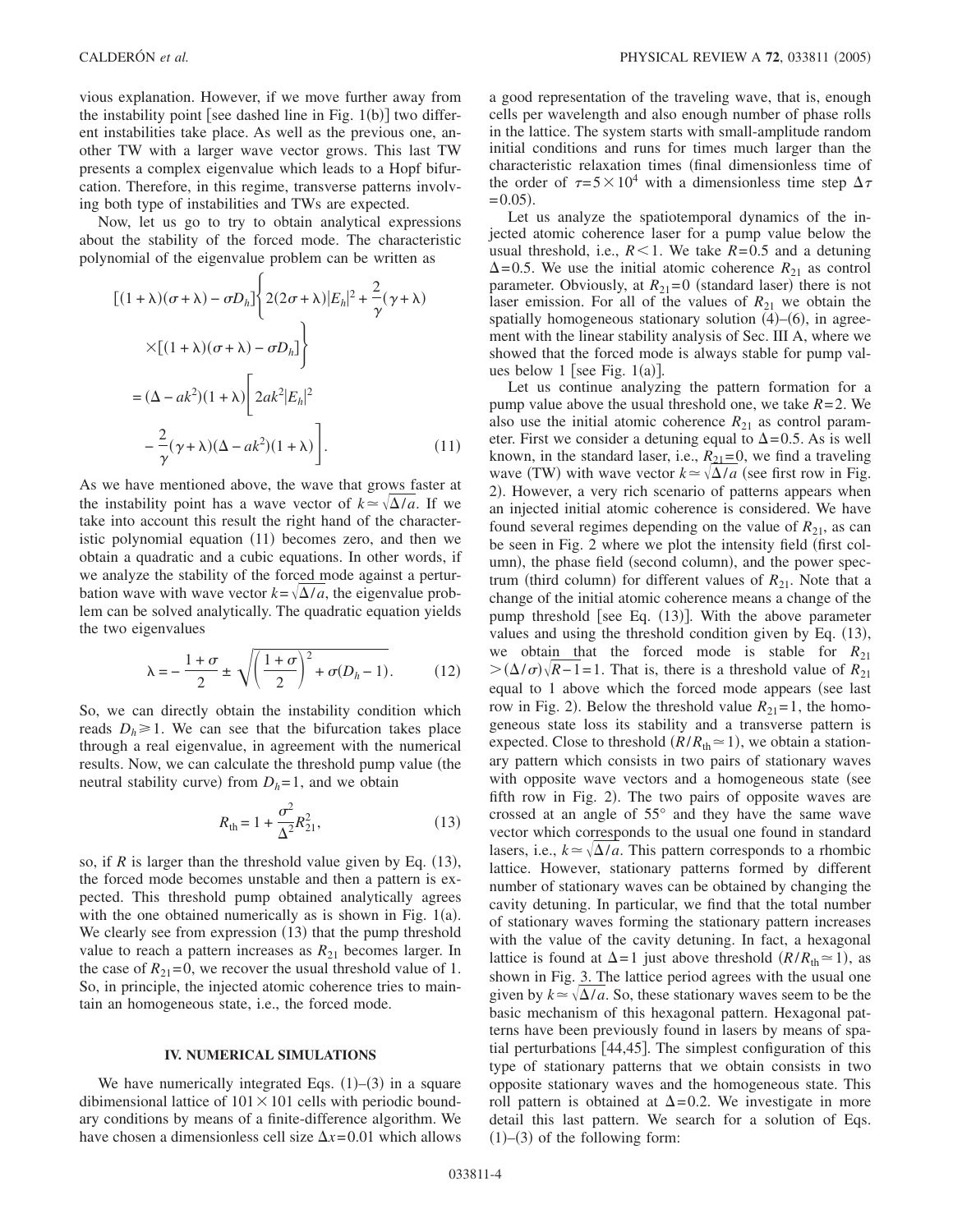

FIG. 2. (Color online.) The intensity field (first column), the phase field (second column), and the power spectrum (third column) for  $\Delta = 0.5$ ,  $R = 2$ , and different values of the injected atomic coherence strength:  $R_{21}=0$  (first row),  $R_{21} = 0.2$  (second row),  $R_{21}$  $= 0.4$  (third row),  $R_{21} = 0.7$  (fourth row),  $R_{21} = 1$  (fifth row), and  $R_{21}$  $= 1.5$  (sixth row). The rest of parameters are the same as in Fig. 1. All the magnitudes presented in this figure are dimensionless [including the real  $(x, y)$  and the Fourier  $(k_x, k_y)$  space coordinates].



FIG. 3. (Color online.) The intensity field (first column), the phase field (second column), and the power spectrum (third column) for  $\Delta = 1$ , *R*=2, and *R*<sub>21</sub>=2. The rest of parameters are the same as in Fig. 1. All the magnitudes presented in this figure are dimensionless [including the real  $(x, y)$  and the Fourier  $(k_x, k_y)$  space coordinates].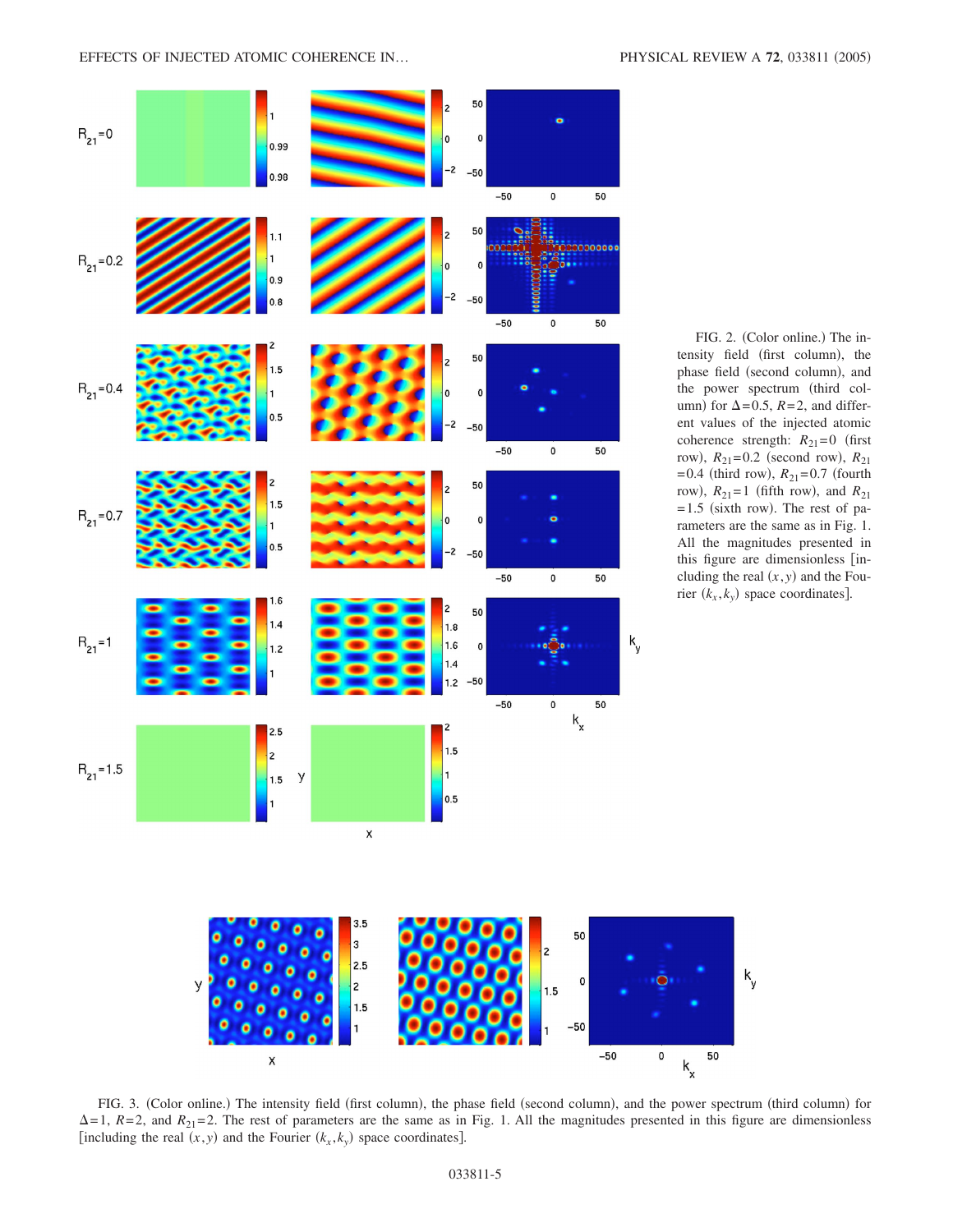$$
E = E_0 + E_+ e^{i\vec{k}\cdot\vec{x}} + E_- e^{-i\vec{k}\cdot\vec{x}},
$$
  
\n
$$
P = P_0 + P_+ e^{i\vec{k}\cdot\vec{x}} + P_- e^{-i\vec{k}\cdot\vec{x}},
$$
  
\n
$$
D = D_0 + D_+ e^{2i\vec{k}\cdot\vec{x}} + D_+^* e^{-2i\vec{k}\cdot\vec{x}}.
$$
 (14)

Inserting Eqs.  $(14)$  into Eqs.  $(1)$ – $(3)$  and neglecting the higher harmonics, we obtain that the homogeneous contribution is very similar to the forced mode

$$
D_0 = (R + 2 - |E_0|^2)/3,
$$
  

$$
3R_{21} = E_0 \left(1 + |E_0|^2 - R - i3\frac{\Delta}{\sigma}\right).
$$
 (15)

So the intensity  $I_0$  and the phase field  $\phi_0[E_0 = \sqrt{I_0} \exp(i\phi_0)]$ satisfy the same equations of the forced mode by changing  $R_{21}$  and  $\Delta/\sigma$  in Eqs. (7) and (9) by  $3R_{21}$  and  $3\Delta/\sigma$ , respectively. Concerning to the stationary waves, we find that the wave vector is equal to  $k^2 = \Delta/a$ . We also obtain that their amplitudes are equal to  $|E_{+}| = |E_{+}| = \sqrt{D_0 - 1}$  and the phases obey the relation  $[E_{\pm} = |E_{\pm}| \exp(i\phi_{\pm})]$ 

$$
\tan(\phi_{+} + \phi_{-} - 2\phi_{0}) = \frac{4(\Delta/\sigma)}{(\Delta/\sigma)^{2} - 4}.
$$
 (16)

These stationary patterns that appear just above threshold can be explained by means of a pitchfork bifurcation in agreement with the stability analysis shown in Fig.  $1(b)$ (solid line).

More complex regimes appear when we move away from the threshold condition [Eq. (13)]. At  $R_{21}=0.4$ , i.e.,  $R/R_{th}$  $\approx$  1.7 (third row in Fig. 2) and *R*<sub>21</sub>=0.7. i.e., *R*/*R*<sub>th</sub> $\approx$  1.3 (fourth row in Fig. 2), the pattern consists in a complex highly ordered vortex lattice. The zeros of the intensity field are accompanied by dislocation defects in the phase structure. Furthermore, the pattern is traveling along the cross section. This pattern resembles to the nonstationary vortex lattices found in class B lasers  $[46]$ . It is well known that when periodic boundaries are used, the vortex lattice can undergoes a parallel translation, as we obtain in our numerical results. We can observe in the intensity pattern corresponding to  $R_{21}$ =0.4 (see third row in Fig. 2) that there are two different shapes of vortices. They correspond to opposite topological charge optical vortices. As we have seen in Sec. III A, in this regime the stability analysis of the forced mode gives two different instabilities at different wave vectors. A pitchfork bifurcation—real eigenvalue—with a wave vector close to the usual one  $(k \approx \sqrt{\Delta/a})$ , and a Hopf bifurcation complex eigenvalue—with a TW with larger wave vector govern the transverse dynamics of the laser with injected atomic coherence. This situation corresponds to the dashed line in Fig.  $1(b)$ .

Finally, for very small values of the initial atomic coherence,  $R_{21}=0.2$  which means pump values well above threshold  $R/R<sub>th</sub> \approx 1.9$  (see second row in Fig. 2), a pattern dominated by a traveling wave (TW) and the homogeneous state appears. There is also a weak TW propagating in the opposite direction than the first one. The linear stability analysis of the homogeneous stationary state (see Sec. III A) for this

region shows that the forced mode becomes unstable and the perturbation *k* that grows faster agrees with the wave vector found in the simulations. If we continue decreasing the initial atomic coherence strength the weak TW disappears, as happens for  $R_{21}$ =0.1, i.e.,  $R/R_{\text{th}} \approx 2$ . Therefore, the single tilted wave that characterizes the standard laser is recovered, although this TW is developed over a nonzero background field.

#### **V. CONCLUSIONS**

In this work we have studied the effect of injected atomic coherence in the spatiotemporal dynamics of a broad area laser. The temporal dynamics of lasers with injected atomic coherence has been previously studied in the plane-wave approximation, i.e., ignoring transverse effects in the medium or in the field  $[37-41]$ . Here we find that the injected atomic coherence forces a spatially homogeneous profile to appear and locks the field phase to a single value. So, the usual field phase invariance is broken, and a pitchfork bifurcation governs the pattern formation. Above a pump threshold value complex patterns appear. Close to threshold, we obtain stationary patterns such as rhombic lattices and hexagonal lattices. More complex regimes appear when we move away from the pump threshold. The pattern consists in a complex highly ordered vortex lattice traveling along the cross section. Finally, for very small values of the initial atomic coherence, a pattern dominated by a nearly traveling wave—a strong and a weak counterpropagating TWs—and the homogeneous state appears.

To conclude, let us discuss about the feasibility of the experimental realization of this laser system. First, the typical scheme of lasers with atomic coherence considers two excited atomic levels pumped at different rates and decaying to other levels, with negligible decay from upper to lower level [37]. This can be done using three-level atoms in which the two upper levels are the lasing transition. Therefore, the atoms are regularly injected into the laser cavity in a coherent superposition of the two upper levels and interact with the cavity laser field. This interaction is time limited by the decay of the two upper levels to the inert ground state. On the other hand, the atomic coherence is created through coherent transient phenomena which allows any desired superposition of the two lasing levels by controlling the interaction time of the atomic medium with an external short-time radiation field. Another difficulty that makes this physical problem a great challenge from the experimental point of view is the phase matching between the injected atomic coherence and laser field in both time and space. In Ref. [37] Carty and Sargent discuss this problem in depth. Agarwal *et al.* [35] suggest another scheme which is perhaps the simplest one from the point of view of experimental feasibility. They consider the active atoms being pumped into the upper level by the usual incoherent pump mechanism. In addition, these active atoms interact with an external field which is injected into the laser cavity from the side. This external field gives rise to the atomic coherence. Using the previous ideas we are going to consider the following experimental situation. We assume the laser medium as a two level system